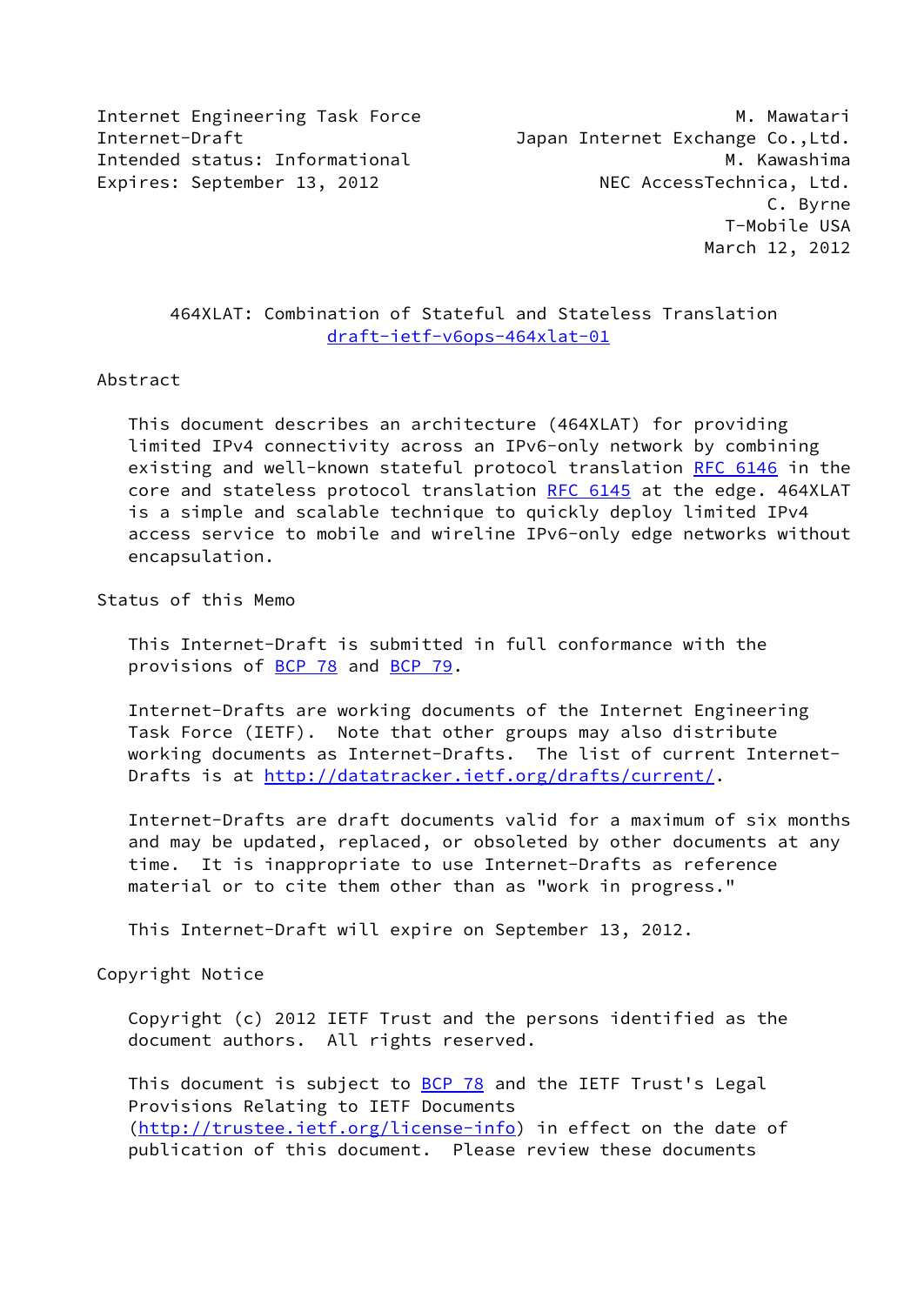Internet-Draft 164XLAT 164XLAT March 2012

 carefully, as they describe your rights and restrictions with respect to this document. Code Components extracted from this document must include Simplified BSD License text as described in Section 4.e of the Trust Legal Provisions and are provided without warranty as described in the Simplified BSD License.

Table of Contents

| $\perp$ .                                                                                            |  |
|------------------------------------------------------------------------------------------------------|--|
| 2.                                                                                                   |  |
| $\overline{3}$ .<br>Motivation and Uniqueness of 464XLAT $\frac{4}{5}$                               |  |
| 4.                                                                                                   |  |
| 4.1. Wireline Network Architecture 6                                                                 |  |
| 4.2. Wireless 3GPP Network Architecture 7                                                            |  |
|                                                                                                      |  |
| $5.1$ . Wireline Network Applicability 7                                                             |  |
| 5.2. Wireless 3GPP Network Applicability 8                                                           |  |
| $\underline{6}$ . Implementation Considerations <u>9</u>                                             |  |
| 6.1.                                                                                                 |  |
| IPv4/IPv6 Address Translation Chart $\cdots \cdots \cdots \cdots$<br>6.2.                            |  |
| Traffic Treatment Scenarios 11<br>6.3.                                                               |  |
| DNS Proxy Implementation 11<br>6.4.                                                                  |  |
| IPv6 Prefix Handling $\ldots \ldots \ldots \ldots \ldots \ldots \ldots \underline{11}$<br>6.5.       |  |
|                                                                                                      |  |
| 6.7. CLAT to CLAT communications 12                                                                  |  |
| Deployment Considerations $\ldots \ldots \ldots \ldots \ldots \ldots \frac{12}{2}$<br>$\mathbf{I}$ . |  |
| 8.                                                                                                   |  |
| 9.                                                                                                   |  |
|                                                                                                      |  |
|                                                                                                      |  |
|                                                                                                      |  |
| 11.2. Informative References 14                                                                      |  |
|                                                                                                      |  |
|                                                                                                      |  |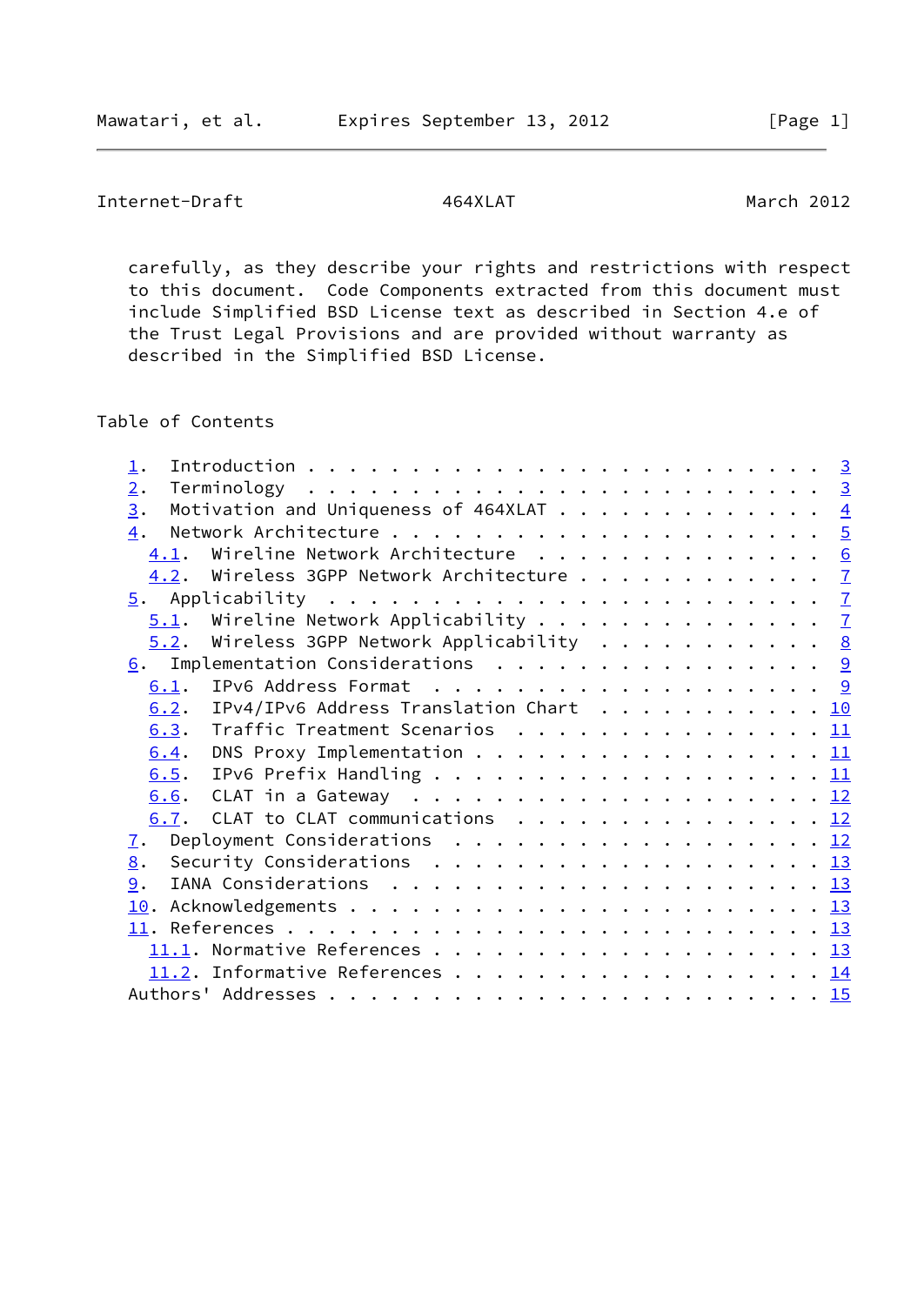Mawatari, et al. Expires September 13, 2012 [Page 2]

<span id="page-2-1"></span>Internet-Draft 164XLAT 164XLAT March 2012

<span id="page-2-0"></span>[1](#page-2-0). Introduction

 The IANA unallocated IPv4 address pool was exhausted on February 3, 2011. Each RIR's unallocated IPv4 address pool will exhaust in the near future. It will be difficult for many networks to assign IPv4 addresses to end users, despite substantial IP connectivity growth required for mobile devices, smart-grid, and cloud nodes.

 This document describes an IPv4 over IPv6 solution as one of the techniques for IPv4 service extension and encouragement of IPv6 deployment. 464XLAT is not a one for one replacement of full IPv4 functionality. The 464XLAT IPv4 service is limited to application that function in a client server model and is not fit for IPv4 peer to-peer communication or inbound IPv4 connections.

 The 464XLAT architecture described in this document uses IPv4/IPv6 translation standardized in [\[RFC6145](https://datatracker.ietf.org/doc/pdf/rfc6145)] and [[RFC6146](https://datatracker.ietf.org/doc/pdf/rfc6146)]. It does not require DNS64 [[RFC6147](https://datatracker.ietf.org/doc/pdf/rfc6147)] since a host may simply send IPv4 packets, including packets to an IPv4 DNS server, which will be translated on the CLAT to IPv6 and back to IPv4 on the PLAT. 464XLAT networks may use DNS64 to enable single stateful translation [\[RFC6146](https://datatracker.ietf.org/doc/pdf/rfc6146)] instead of 464XLAT double translation where possible. It is also possible to provide single IPv4/IPv6 translation service, which will be needed in the future case of IPv6-only servers and peers to be reached from legacy IPv4-only hosts. The 464XLAT architecture encourages IPv6 transition by making IPv4 services reachable across IPv6-only networks and providing IPv6 and IPv4 connectivity to single-stack IPv4 or IPv6 servers and peers.

 Running a single-stack IPv6-only network has several operational benefits in terms of increasing scalability and decreasing operational complexity. Unfortunately, there are important cases where IPv6-only networks fail to meet subscriber expectations, as described in [\[I-D.arkko-ipv6-only-experience](#page-14-5)]. The 464XLAT overcomes the issues described in [\[I-D.arkko-ipv6-only-experience](#page-14-5)] to provide subscribers the full IPv6 and limited IPv4 functionality while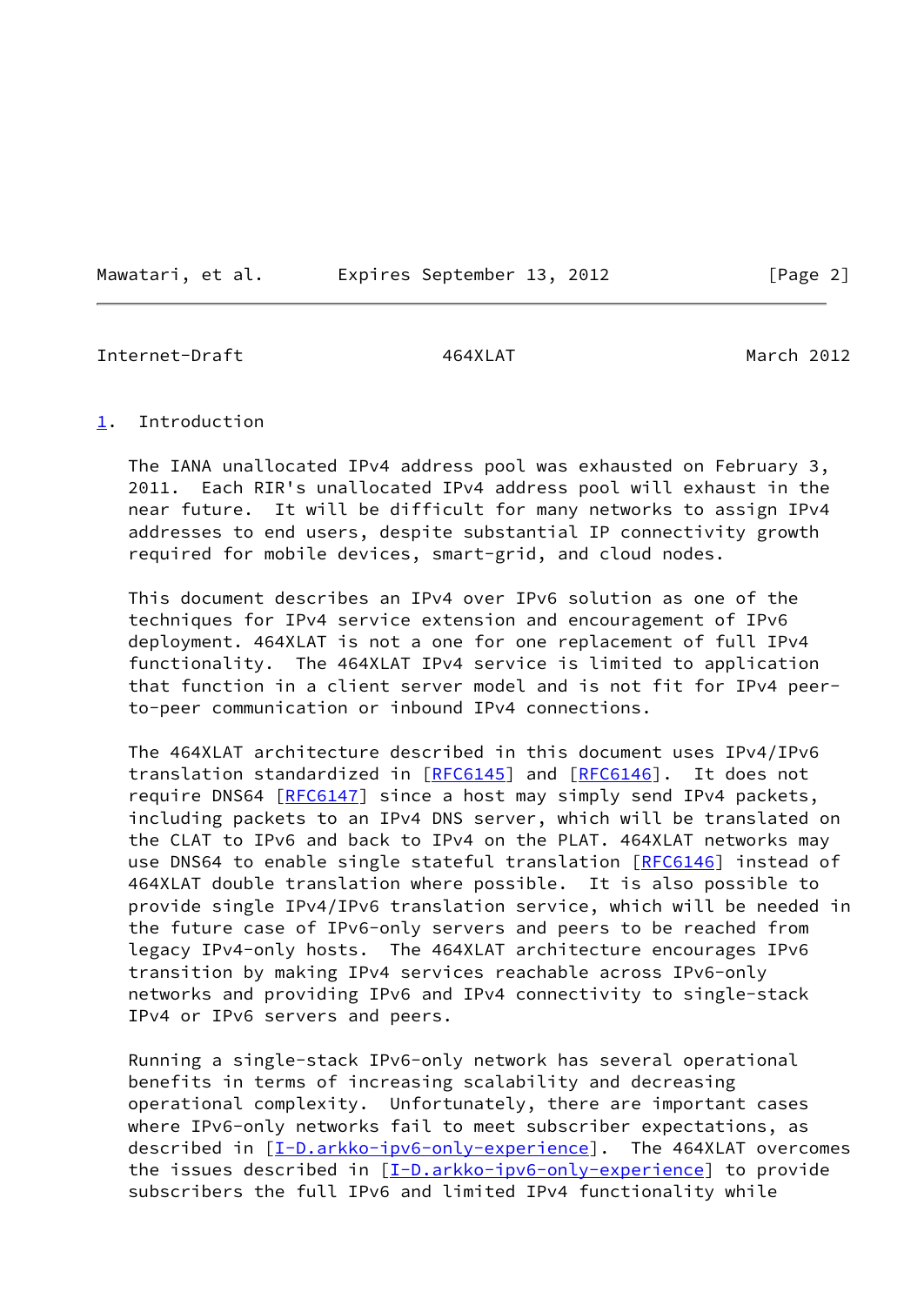providing the network operator the benefits of a simple yet highly scalable single-stack IPv6 network.

- <span id="page-3-0"></span>[2](#page-3-0). Terminology
	- PLAT: PLAT is Provider side translator(XLAT) that complies with [\[RFC6146](https://datatracker.ietf.org/doc/pdf/rfc6146)]. It translates N:1 global IPv6 packets to global IPv4 packets, and vice versa.

Mawatari, et al. 
Expires September 13, 2012
[Page 3]

# <span id="page-3-2"></span>Internet-Draft 164XLAT 164XLAT March 2012

- CLAT: CLAT is Customer side translator(XLAT) that complies with [\[RFC6145](https://datatracker.ietf.org/doc/pdf/rfc6145)]. It algorithmically translates 1:1 private IPv4 packets to global IPv6 packets, and vice versa. The CLAT function is applicable to a router or an end-node such as a mobile phone. CLAT should perform router function to facilitate packets forwarding through the stateless translation even if it is an end-node. In addition to stateless translation, the CLAT as a common home router or 3G router is expected to perform gateway functions such as DHCP server and DNS proxy for local clients.
- UE: The 3GPP term for user equipment. The most common type of UE is a mobile phone.
- PDP: A Packet Data Protocol (PDP) Context is the equivalent of a virtual connection between the host and a gateway.
- <span id="page-3-1"></span>[3](#page-3-1). Motivation and Uniqueness of 464XLAT
	- 1. Minimal IPv4 resource requirements, maximum IPv4 efficiency

 464XLAT has low barriers to entry since only a small amount of IPv4 addresses are needed to support the stateful translation [\[RFC6146](https://datatracker.ietf.org/doc/pdf/rfc6146)] function in the PLAT. With port-overloading, one IPv4 address can support millions of simultaneous translations.

 Given that network operators are deploying IPv6-only access networks because IPv4 resources are scarce, solutions that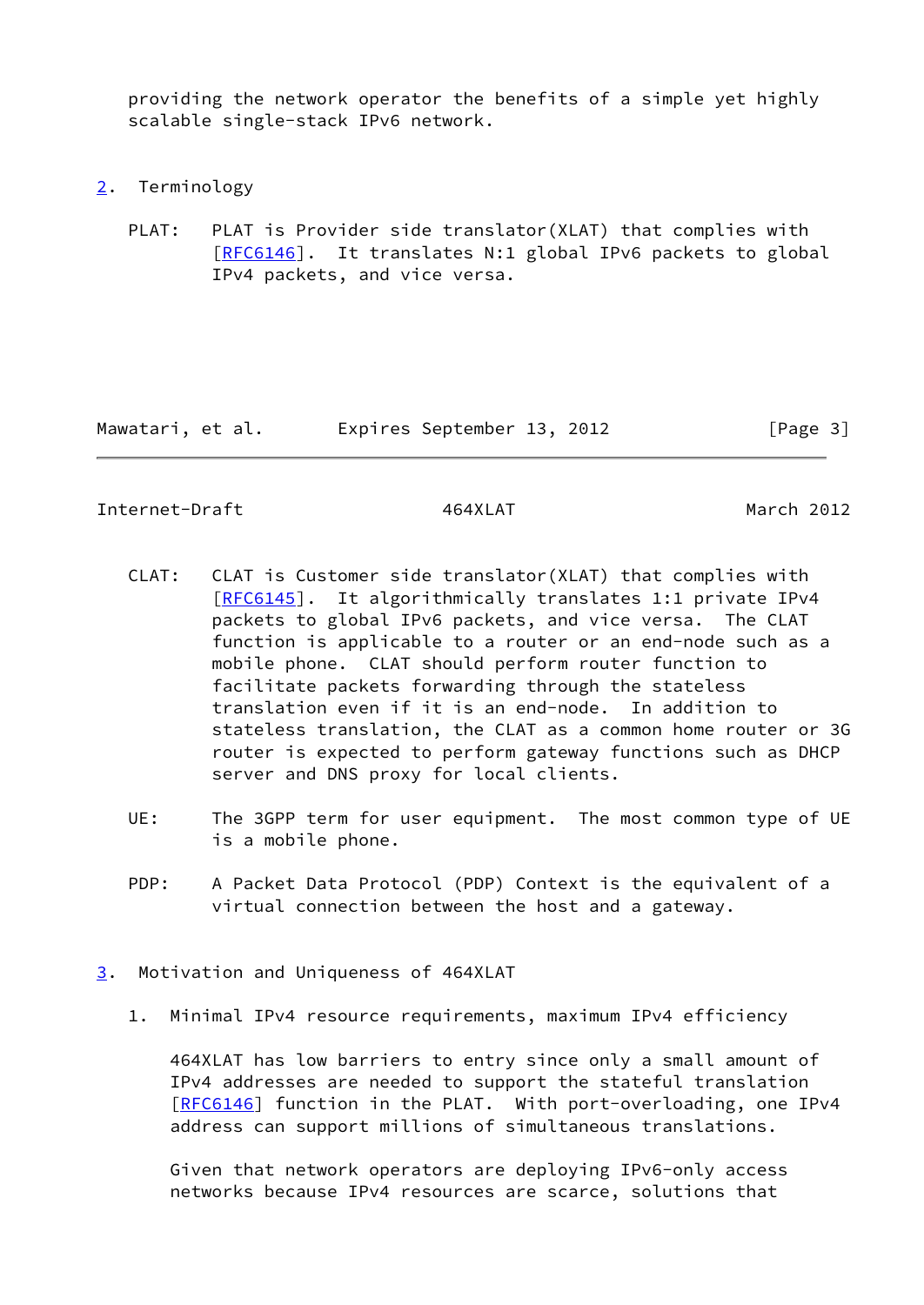require dual-stack (no IPv4 multiplexing) or stateless address sharing (bounded static address multiplexing) are simply not IPv4-efficient enough to solve the two-pronged challenge of increasing IPv4 address scarcity and continued exponential network edge growth for network operators.

2. No new protocols required, quick deployment

464XLAT can be deployed today, it uses existing RFCs ([[RFC6145](https://datatracker.ietf.org/doc/pdf/rfc6145)] and  $[REC6146]$ , and there exists implementations for both wireline networks (CLAT in the home router) and wireless 3GPP networks (CLAT in the UE). The ability to quickly deploy 464XLAT is a critical feature given the urgency of IPv4 exhaustion and brisk pace of internet growth.

3. Cost-effective transition to IPv6

Mawatari, et al. Expires September 13, 2012 [Page 4]

<span id="page-4-0"></span>Internet-Draft 464XLAT March 2012

When combined with DNS64 [\[RFC6147](https://datatracker.ietf.org/doc/pdf/rfc6147)], the 464XLAT architecture only requires double translation in the case of IPv4-referrals or IPv4-only socket calls. Consequently, the network traffic in the ISP backbone network is predominately IPv6 end-to-end or single translation. This is especially cost-effective in wireless 3GPP GSM and UMTS networks that would otherwise require two separate PDP connections to support IPv4 and IPv6.

 While translation on the CLAT is not always used, the CLAT function is crucial for enabling the IPv4-only applications. All IPv6-native flows pass end-to-end without any translation. This is a beneficial solution for end-users, content providers, and network operators that scale best with end-to-end IPv6 communication.

 In summary, the 464XLAT architecture works today for service providers that require large-scale strategic IPv6 deployments to overcome the challenges of IPv4 address scarcity. Since 464XLAT is stateful, there is no tight coupling or IPv4 address coordination between the PLAT and the CLAT. Unlike other transition architectures associated with tunneling or

[\[I-D.mdt-softwire-mapping-address-and-port](#page-15-1)], 464XLAT assumes that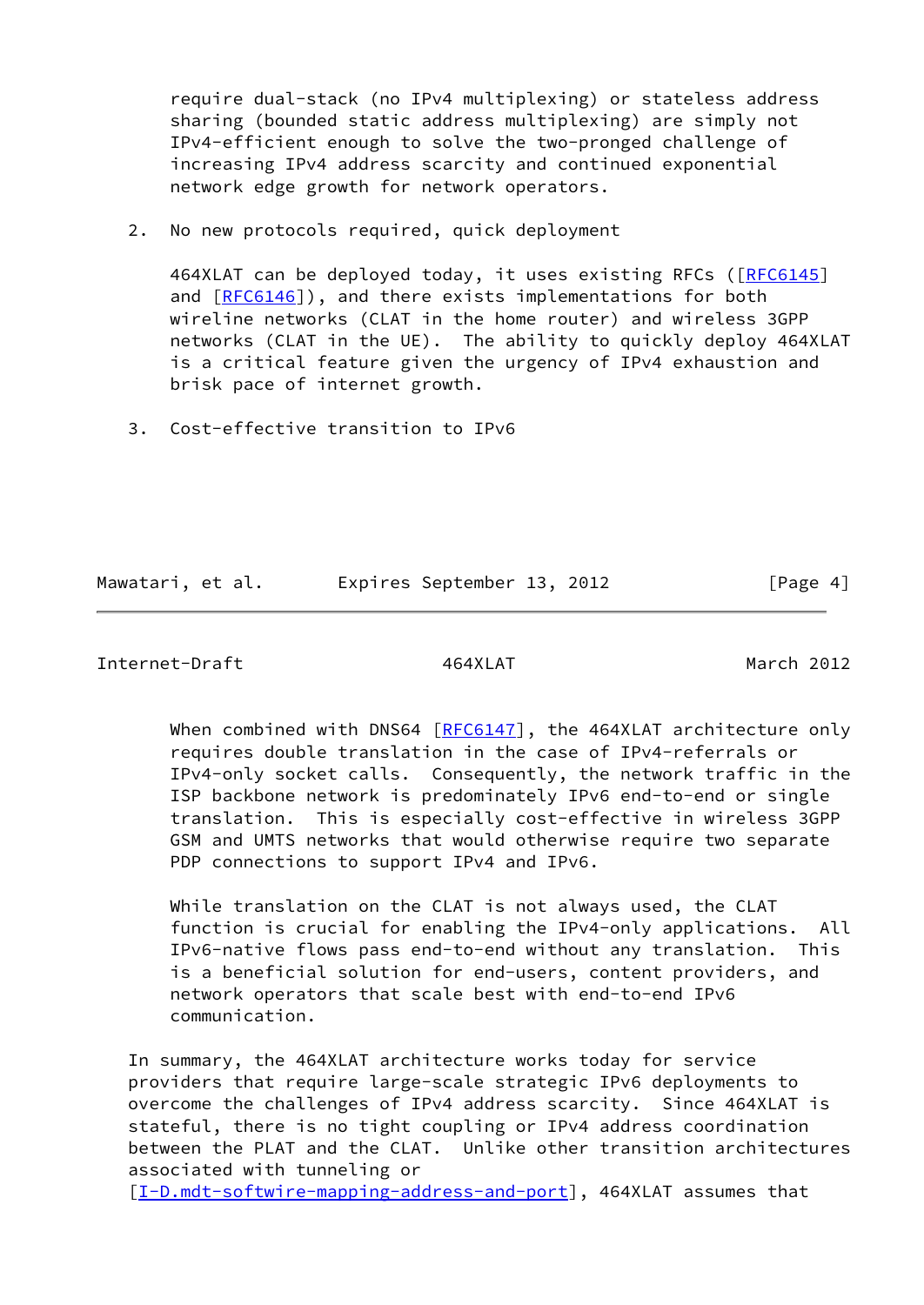IPv4 is scarce and IPv6 must work with today's existing systems as much as possible. In the case of tunneling, the tunneling solutions like Dual-Stack Lite [\[RFC6333](https://datatracker.ietf.org/doc/pdf/rfc6333)] are known to break existing network based deep packet inspection solutions like 3GPP standardized Policy and Charging Control (PCC). 464XLAT does not require much IPv4 address space to enable the stateful translation [\[RFC6146](https://datatracker.ietf.org/doc/pdf/rfc6146)] function in the PLAT while providing global IPv4 and IPv6 reachability to IPv6-only wireline and wireless subscribers.

<span id="page-5-0"></span>[4](#page-5-0). Network Architecture

464XLAT architecture is shown in the following figure.

| Mawatari, et al. |  | Expires September 13, 2012 |  | [Page 5] |
|------------------|--|----------------------------|--|----------|
|                  |  |                            |  |          |

<span id="page-5-2"></span>Internet-Draft 464XLAT March 2012

<span id="page-5-1"></span>

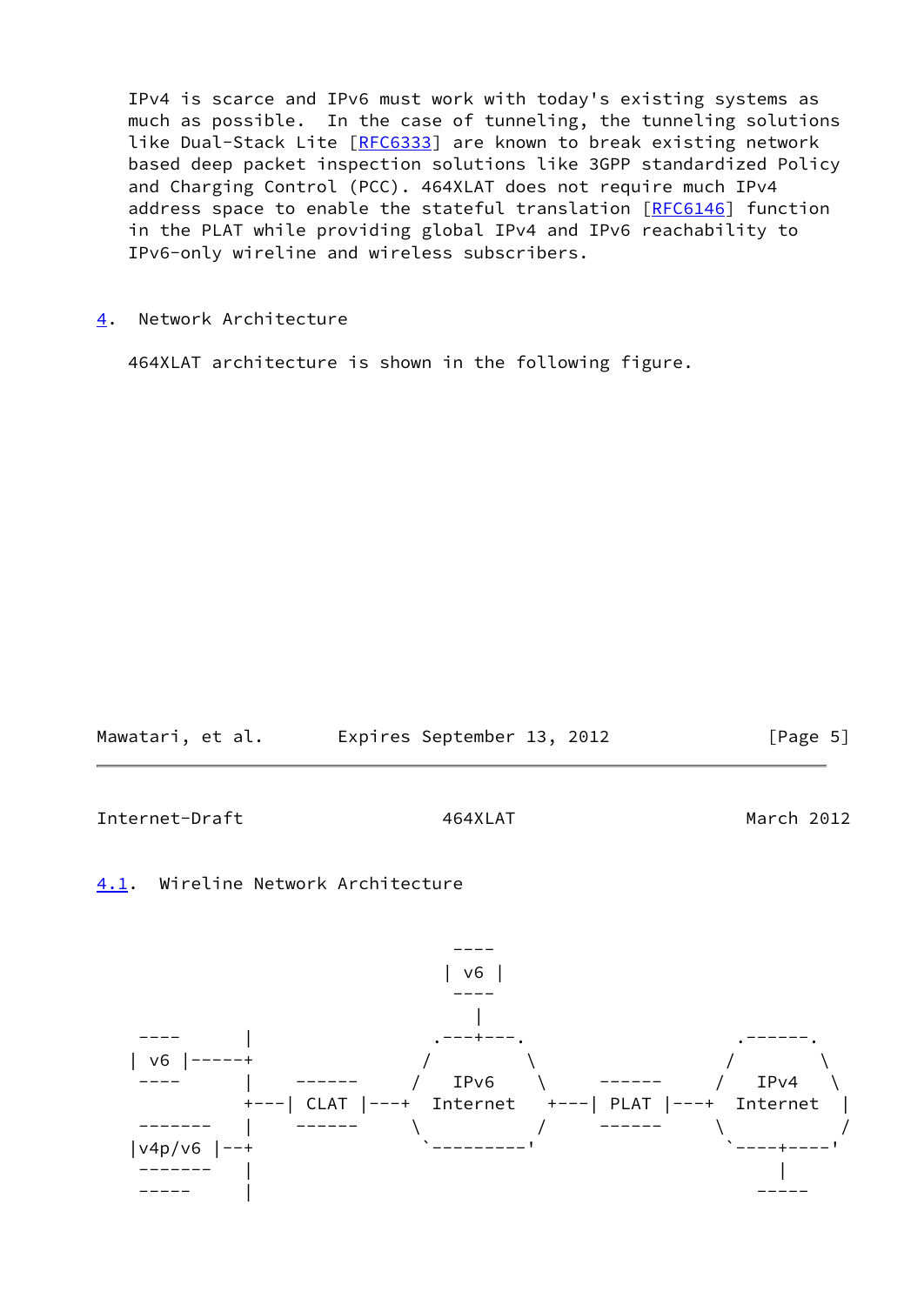| $-----$ | $v4p$  ----+                                                | V4g |
|---------|-------------------------------------------------------------|-----|
|         | <- v4p -> XLAT <-------- v6 --------> XLAT <- v4g ->        |     |
|         | v6 : Global IPv6<br>v4p : Private IPv4<br>v4g : Global IPv4 |     |
|         | Figure 1: Wireline Network Topology                         |     |

Mawatari, et al. Expires September 13, 2012 [Page 6]

<span id="page-6-1"></span>Internet-Draft 464XLAT March 2012

<span id="page-6-0"></span>[4.2](#page-6-0). Wireless 3GPP Network Architecture

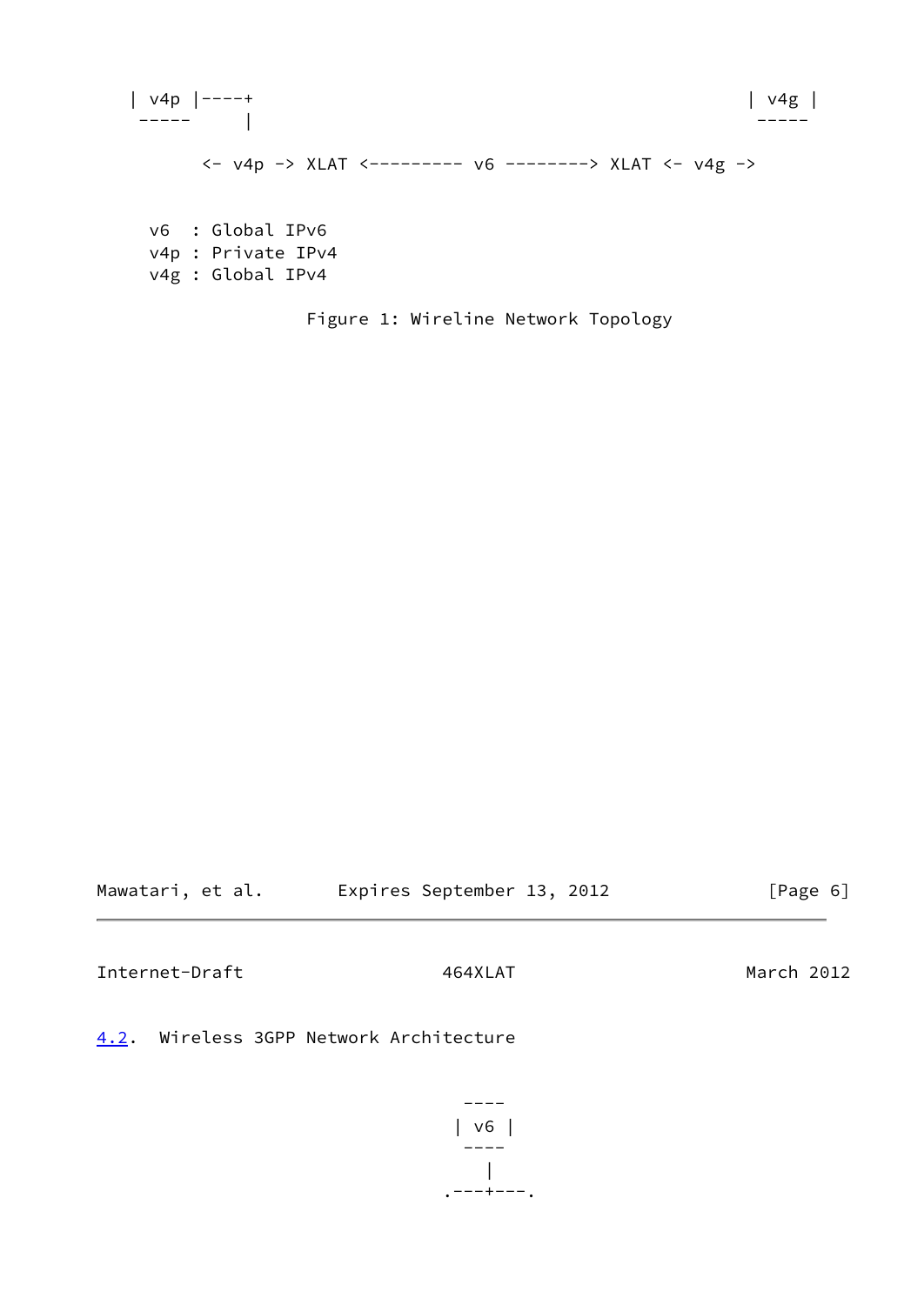

<- v4p -> XLAT <--------- v6 --------> XLAT <- v4g ->

 v6 : Global IPv6 v4p : Private IPv4 v4g : Global IPv4

Figure 2: Wireless 3GPP Network Topology

# <span id="page-7-0"></span>[5](#page-7-0). Applicability

<span id="page-7-1"></span>[5.1](#page-7-1). Wireline Network Applicability

 When an ISP has IPv6 access network infrastructure and 464XLAT, the ISP can provide IPv4 service to end users across an IPv6 access network. The result is that edge network growth is no longer tightly coupled to the availability of scarce IPv4 addresses.

 If the IXP or another provider operates the PLAT, the ISP is only required to deploy an IPv6 access network. All ISPs do not need IPv4 access networks. They can migrate their access network to a simple and highly scalable IPv6-only environment. Incidentally, Japan

| Mawatari, et al. |  | Expires September 13, 2012 |  |  | [Page 7] |  |
|------------------|--|----------------------------|--|--|----------|--|
|------------------|--|----------------------------|--|--|----------|--|

<span id="page-7-2"></span>Internet-Draft 464XLAT March 2012

Internet Exchange(JPIX) is providing 464XLAT trial service since July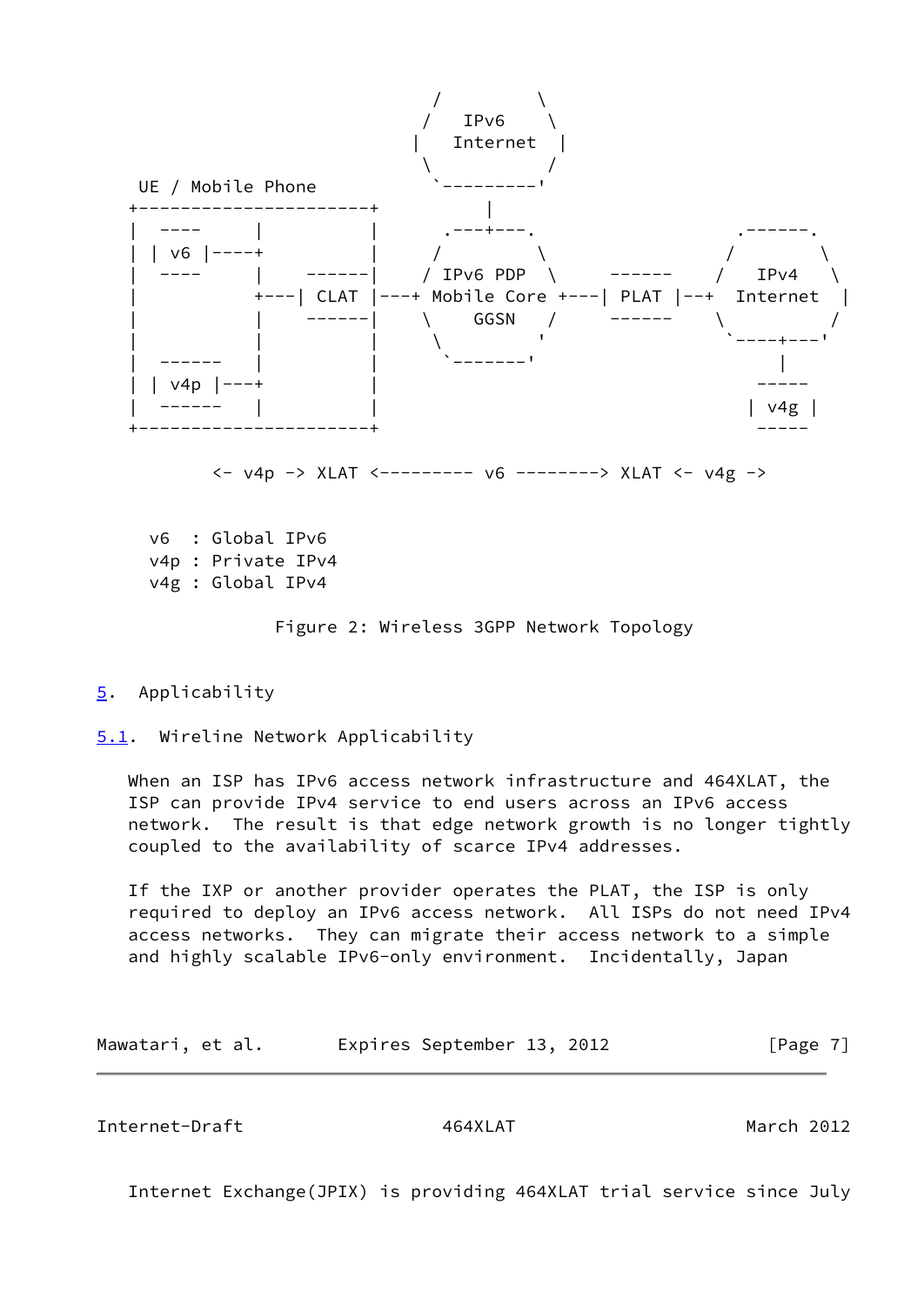2010. In addition to this, the effectiveness of 464XLAT was confirmed in the WIDE camp Spring 2012. The result is described in [\[I-D.hazeyama-widecamp-ipv6-only-experience\]](#page-14-6).

### <span id="page-8-0"></span>[5.2](#page-8-0). Wireless 3GPP Network Applicability

 The vast majority of mobile wireless networks are compliant to Pre- Release 9 3GPP standards. In Pre-Release 9 3GPP networks, GSM and UMTS networks must signal and support both IPv4 and IPv6 PDP attachments to access IPv4 and IPv6 network destinations. Since there are 2 PDPs required to support 2 address families, this is double the number of PDPs required to support the status quo of 1 address family, which is IPv4. Doubling the PDP count to support IPv4 and IPv6 is generally not operationally viable since a large portion of the network cost is derived from the number of PDP attachments, both in terms of licenses from the network hardware vendors and in terms of actual hardware resources required to support and maintain the PDP signaling and mobility events. Doubling the number of PDP attachments has been one of the major barriers to introducing IPv6 in mobile networks. Dual-stack IPv4 and IPv6 simply costs more from the network provider perspective and does not result in any new revenues. In 3GPP Release 9 and forward, 2 PDPs are no longer required but the scarcity of IPv4 addresses remain.

 Now that both global and private IPv4 addresses are scarce to the extent that it is a substantial business risk and limiting growth in many areas, the mobile network providers must support IPv6 to solve the IP address scarcity issue. It is not feasible to simply turn on additional IPv6 PDP network attachments since that does not solve the near-term IPv4 scarcity issues and it increases cost in most cases. The most logical path forward is to replace IPv4 with IPv6 and replace the common NAT44 with stateful translation [[RFC6146\]](https://datatracker.ietf.org/doc/pdf/rfc6146) and DNS64 [[RFC6147](https://datatracker.ietf.org/doc/pdf/rfc6147)]. Extensive live network testing with hundreds of friendly-users has shown that IPv6-only network attachments for mobile devices supports over 85% of the common applications on the Android mobile operating systems. The remaining 15% of applications do not work because the application requires an IPv4 socket or the application does an IPv4-referral. These findings are consistent with the mobile IPv6-only user experience in [\[I-D.arkko-ipv6-only-experience](#page-14-5)].

 464XLAT in combination with stateful translation [\[RFC6146](https://datatracker.ietf.org/doc/pdf/rfc6146)] and DNS64 [\[RFC6147](https://datatracker.ietf.org/doc/pdf/rfc6147)] allows 85% of the Android applications to continue to work with single translation or native IPv6 access. For the remaining 15% of applications that require IPv4 connectivity, the CLAT function on the UE provides a private IPv4 address and IPv4 default-route on the host for the applications to reference and bind to. Connections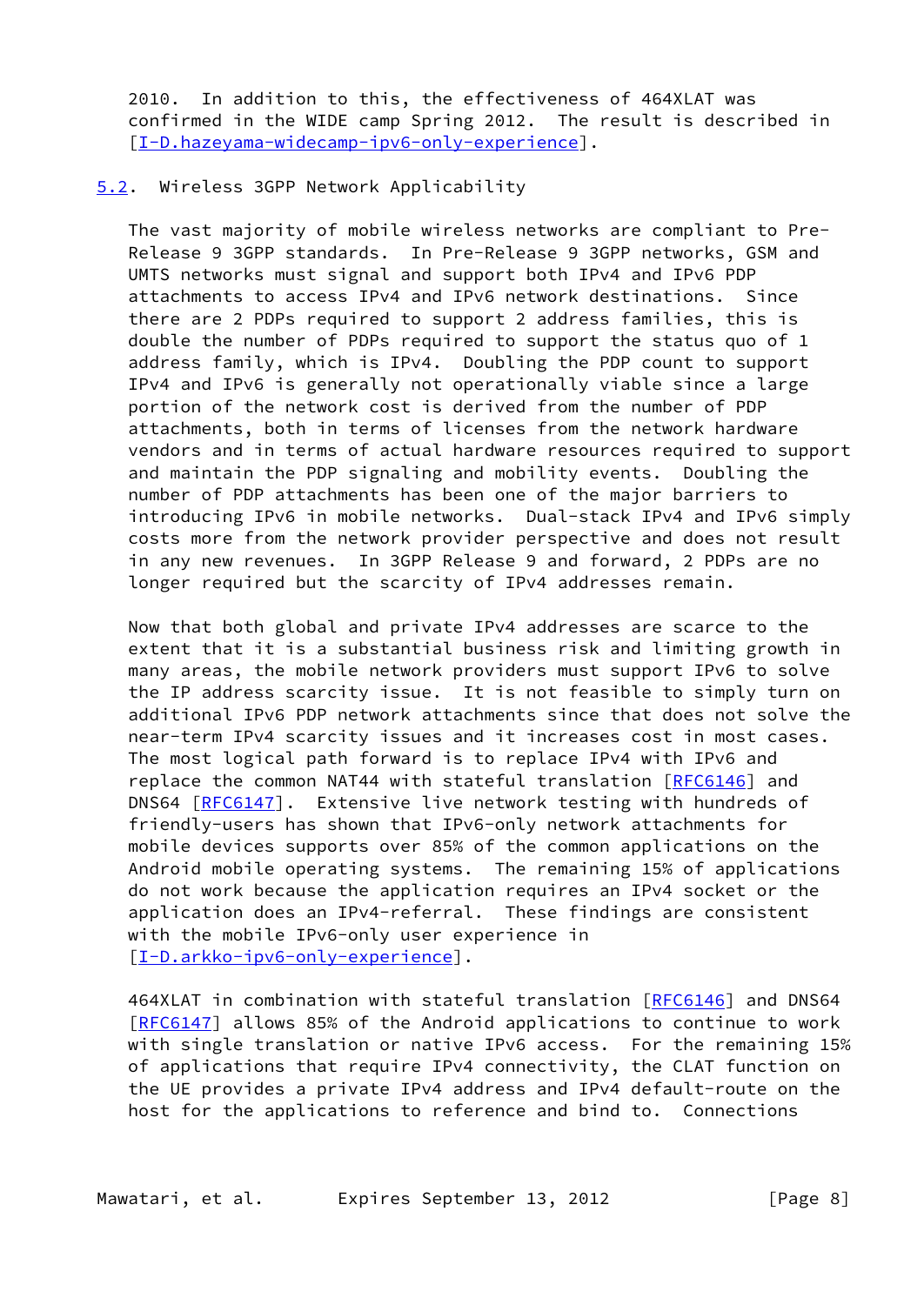<span id="page-9-1"></span> sourced from the IPv4 interface are immediately routed to the CLAT function and passed to the IPv6-only mobile network, destine to the PLAT. In summary, the UE has the CLAT function that does a stateless translation [\[RFC6145](https://datatracker.ietf.org/doc/pdf/rfc6145)], but only when required. The mobile network has a PLAT that does stateful translation [[RFC6146](https://datatracker.ietf.org/doc/pdf/rfc6146)].

<span id="page-9-0"></span>[6](#page-9-0). Implementation Considerations

<span id="page-9-2"></span>[6.1](#page-9-2). IPv6 Address Format

IPv6 address format in 464XLAT is presented in the following format.

| XLAT prefix(96) | IPv4(32) |  |
|-----------------|----------|--|
|                 |          |  |
|                 |          |  |

IPv6 Address Format for 464XLAT

 Source address and destination address have IPv4 address embedded in the low-order 32 bits of the IPv6 address. The format is defined in Section [2.2 of \[RFC6052\]](https://datatracker.ietf.org/doc/pdf/rfc6052#section-2.2). However, 464XLAT does not use the Well-Known IPv6 Prefix "64:ff9b::/96".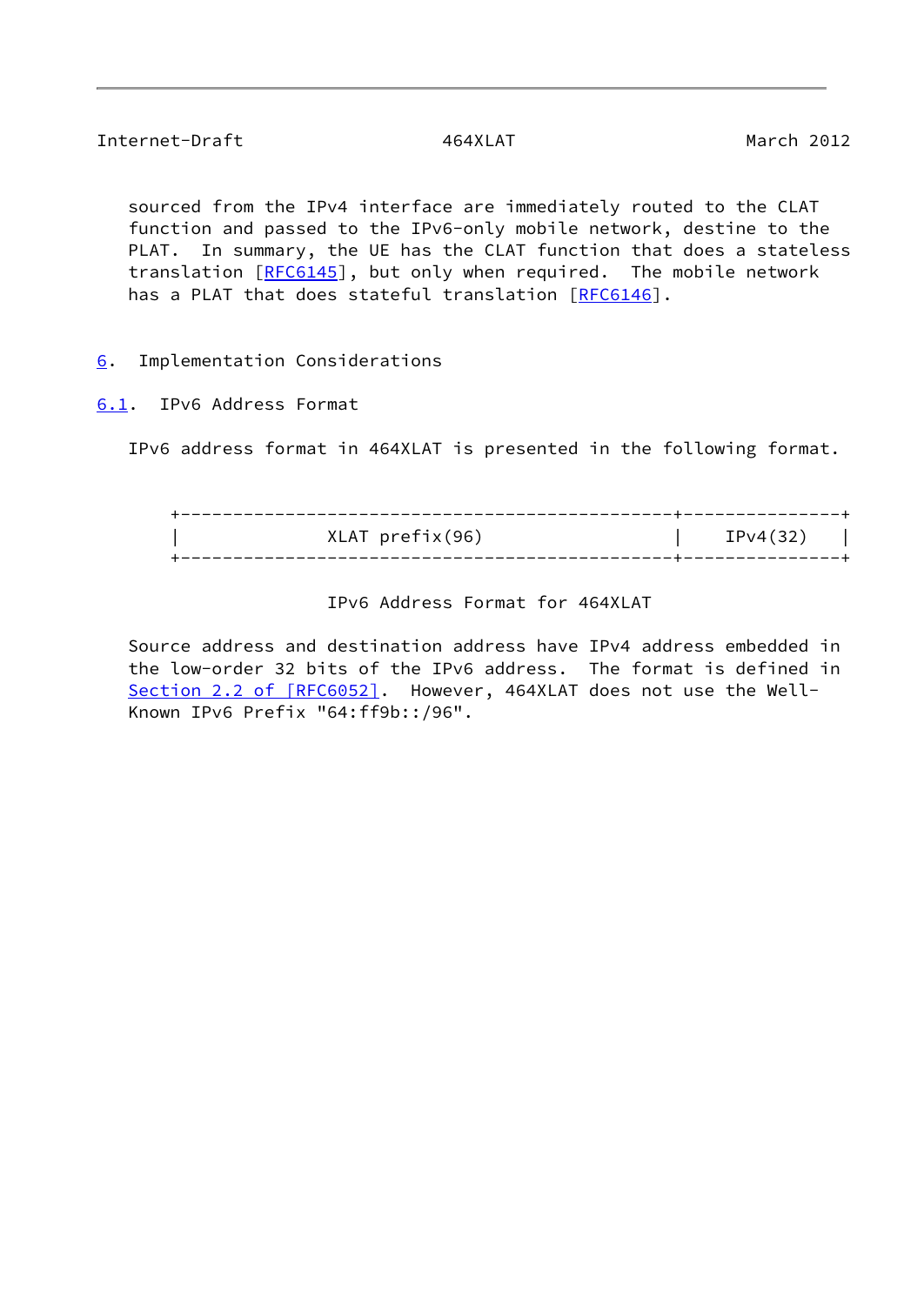<span id="page-10-1"></span>Internet-Draft 464XLAT March 2012

<span id="page-10-0"></span>[6.2](#page-10-0). IPv4/IPv6 Address Translation Chart

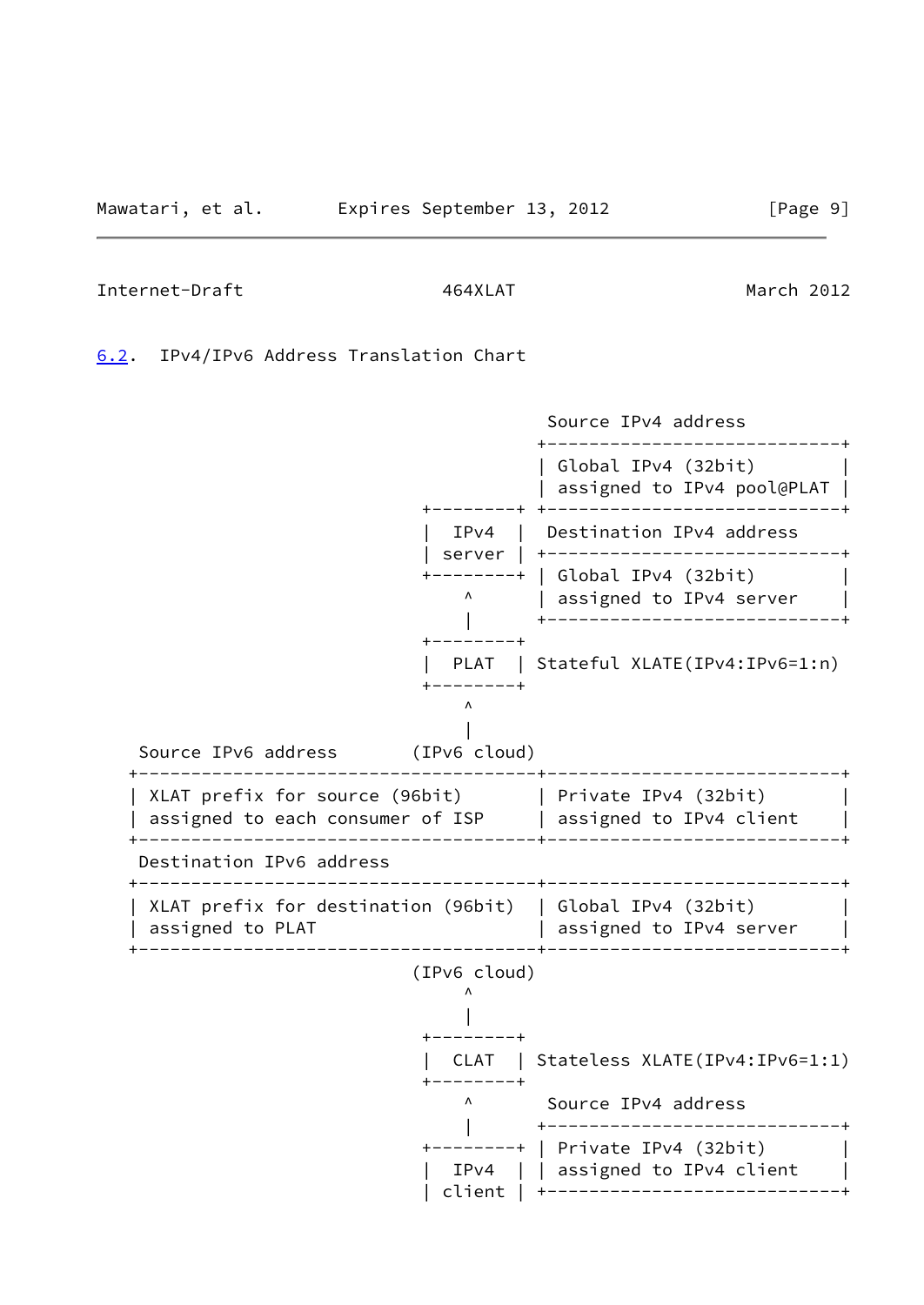| +--------+ Destination IPv4 address<br>-------------------------------- |  |  |  |
|-------------------------------------------------------------------------|--|--|--|
| Global IPv4 (32bit)<br>assigned to IPv4 server                          |  |  |  |

IPv4/IPv6 Address Translation Chart

| Mawatari, et al. | Expires September 13, 2012 |  | [Page 10] |
|------------------|----------------------------|--|-----------|
|------------------|----------------------------|--|-----------|

<span id="page-11-1"></span>Internet-Draft 464XLAT March 2012

<span id="page-11-0"></span>[6.3](#page-11-0). Traffic Treatment Scenarios

| Server           | Application<br>and Host | Traffic Treatment                           | Location of<br>Translation |
|------------------|-------------------------|---------------------------------------------|----------------------------|
| IPv6             | IP <sub>v6</sub>        | End-to-end IPv6                             | None                       |
| IPv4             | IP <sub>v6</sub>        | Stateful Translation                        | <b>PLAT</b>                |
| IPv4             | IPv4                    | 464XLAT                                     | PLAT/CLAT                  |
| IP <sub>v6</sub> | IPv4                    | Stateless Translation<br>-----------------+ | <b>CLAT</b>                |

Traffic Treatment Scenarios

 The above chart shows most common traffic types and traffic treatment.

# <span id="page-11-2"></span>[6.4](#page-11-2). DNS Proxy Implementation

 The case of an IPv4-only node behind CLAT querying an IPv4 DNS server is undesirable since it requires both stateful and stateless translation for each DNS lookup. The CLAT should set itself as the DNS server via DHCP or other means and proxy DNS queries for IPv4 and IPv6 clients. Using the CLAT enabled home router or UE as a DNS proxy is a normal consume gateway function and simplifies the traffic flow so that only IPv6 native queries are made across the access network. The CLAT should allow for a client to query any DNS server of its choice and bypass the proxy.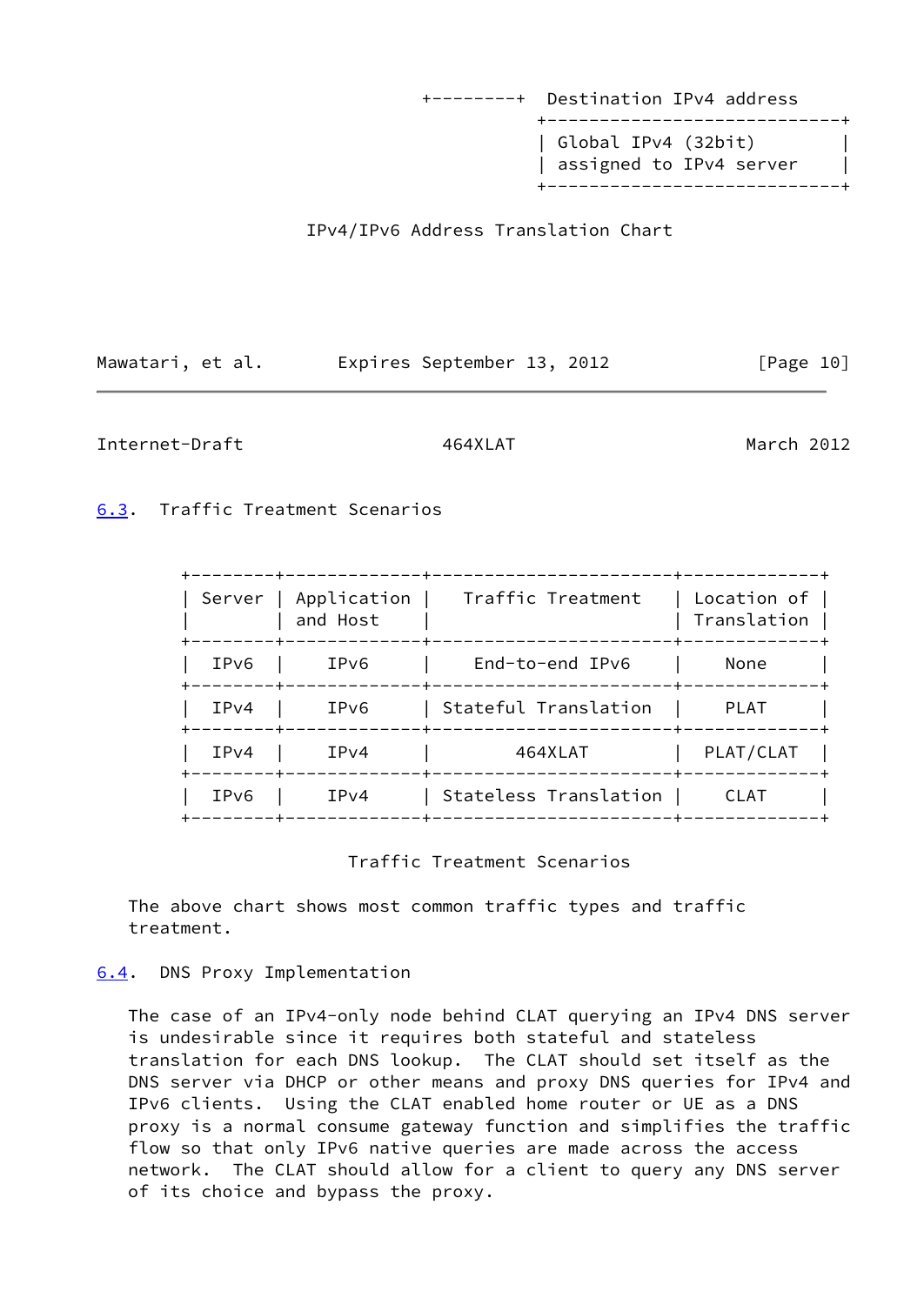#### <span id="page-12-0"></span>[6.5](#page-12-0). IPv6 Prefix Handling

 In the best case, the CLAT will have a dedicated /64 via DHCPv6 or other means to source and receive IPv6 packets associated with the [\[RFC6145](https://datatracker.ietf.org/doc/pdf/rfc6145)] stateless translation of IPv4 packets to the local clients.

 In suboptimal cases where the access network does not allow for a dedicated translation prefix, CLAT may take ownership of a /96 from an attached interface's /64 to source and receive translation traffic. If this case, the CLAT should actively avoid LAN address conflicts for this claimed /96. Alternatively, the CLAT may do NAT44 such that all private IPv4 sourced LAN packets appears from one private IPv4 address which is statelessly translated to one IPv6 address that the CLAT will own as a host IPv6 address from an IPv6 /64 interface.

| Mawatari, et al. |  | Expires September 13, 2012 |  | [Page 11] |  |
|------------------|--|----------------------------|--|-----------|--|
|                  |  |                            |  |           |  |

<span id="page-12-2"></span>Internet-Draft 464XLAT March 2012

 The CLAT may discover the Pref64::/n of the PLAT via some method such as DHCPv6 option, TR-069, DNS APL RR [\[RFC3123](https://datatracker.ietf.org/doc/pdf/rfc3123)] or [\[I-D.ietf-behave-nat64-discovery-heuristic](#page-15-2)].

<span id="page-12-1"></span>[6.6](#page-12-1). CLAT in a Gateway

 The CLAT is a stateless translation feature which can be implemented in a common home router or mobile phone that has a mobile router feature. The router with CLAT function should provide common router services such as DHCP of [\[RFC1918](https://datatracker.ietf.org/doc/pdf/rfc1918)] addresses, DHCPv6, and DNS service. The router should set itself as the DNS server advertised via DHCP or other means to the clients so that it may implement the DNS proxy function to avoid double translation of DNS request.

<span id="page-12-3"></span>[6.7](#page-12-3). CLAT to CLAT communications

 While CLAT to CLAT IPv4 communication may work when the client IPv4 subnets do not overlap, this traffic flow is out of scope. 464XLAT is a hub and spoke architecture focused on enabling IPv4-only services over IPv6-only access networks.

<span id="page-12-4"></span>[7](#page-12-4). Deployment Considerations

Even if the Internet access provider for consumers is different from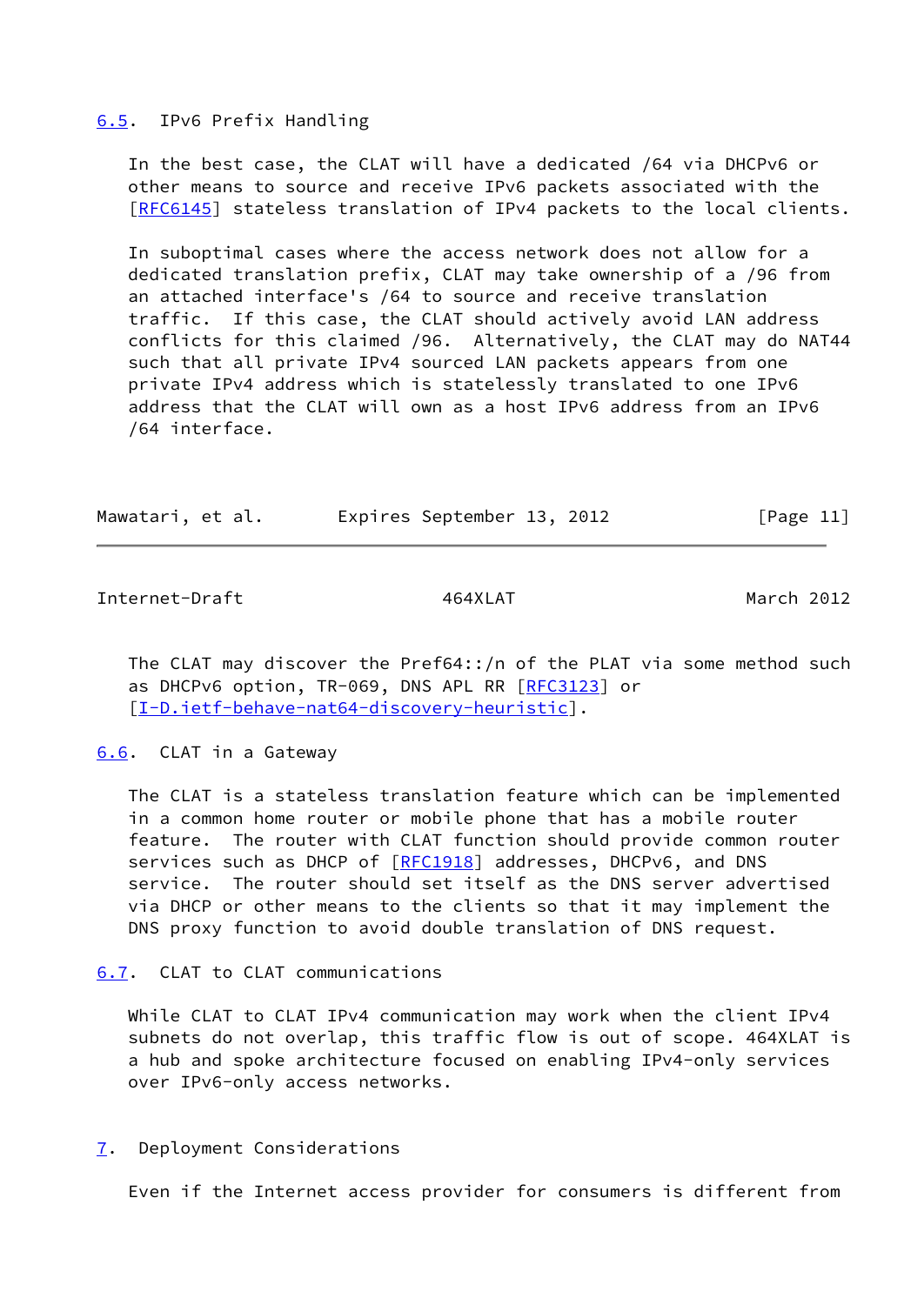the PLAT provider (another Internet access provider or Internet exchange provider, etc.), it can implement traffic engineering independently from the PLAT provider. Detailed reasons are below:

- 1. The Internet access provider for consumers can figure out IPv4 source address and IPv4 destination address from translated IPv6 packet header, so it can implement traffic engineering based on IPv4 source address and IPv4 destination address (e.g. traffic monitoring for each IPv4 destination address, packet filtering for each IPv4 destination address, etc.). The tunneling methods do not have such a advantage, without any deep packet inspection for processing the inner IPv4 packet of the tunnel packet.
- 2. If the Internet access provider for consumers can assign IPv6 prefix greater than /64 for each subscriber, this 464XLAT architecture can separate IPv6 prefix for native IPv6 packets and XLAT prefix for IPv4/IPv6 translation packets. Accordingly, it can identify the type of packets ("native IPv6 packets" and "IPv4/IPv6 translation packets"), and implement traffic engineering based on IPv6 prefix.

 This 464XLAT architecture has two capabilities. One is a IPv4 -> IPv6 -> IPv4 translation for sharing global IPv4 addresses, another

| Mawatari, et al. | Expires September 13, 2012 | [Page 12] |
|------------------|----------------------------|-----------|
|------------------|----------------------------|-----------|

<span id="page-13-1"></span>Internet-Draft 464XLAT March 2012

 is a IPv4 -> IPv6 translation for reaching IPv6-only servers from IPv4-only clients that can not support IPv6. IPv4-only clients must be support through the long period of global transition to IPv6.

<span id="page-13-0"></span>[8](#page-13-0). Security Considerations

To implement a PLAT, see security considerations presented in [Section](https://datatracker.ietf.org/doc/pdf/rfc6146#section-5) [5 of \[RFC6146\]](https://datatracker.ietf.org/doc/pdf/rfc6146#section-5).

To implement a CLAT, see security considerations presented in [Section](https://datatracker.ietf.org/doc/pdf/rfc6145#section-7) [7 of \[RFC6145\]](https://datatracker.ietf.org/doc/pdf/rfc6145#section-7). The CLAT may comply with [[RFC6092](https://datatracker.ietf.org/doc/pdf/rfc6092)].

<span id="page-13-2"></span>[9](#page-13-2). IANA Considerations

This document has no actions for IANA.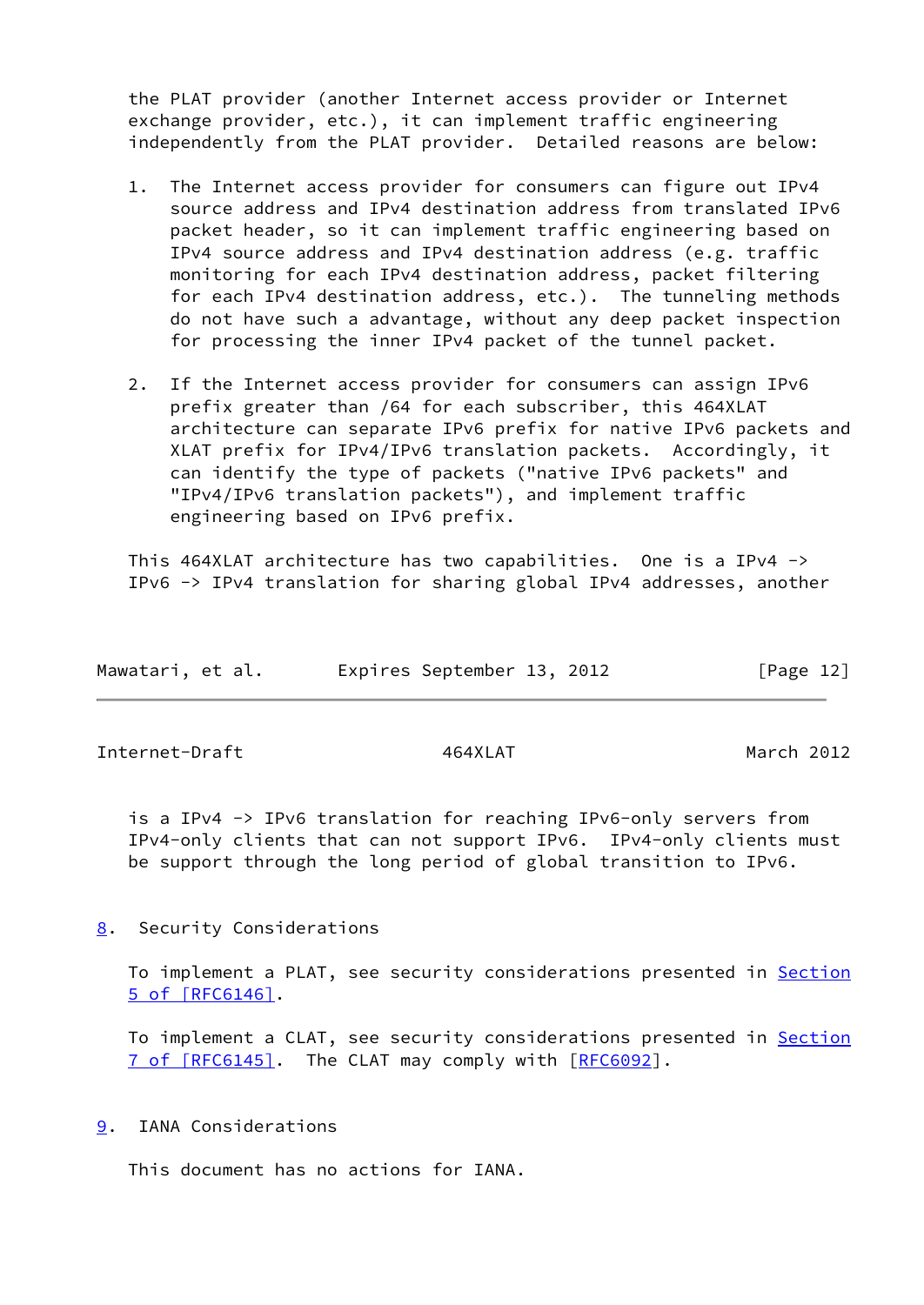### <span id="page-14-0"></span>[10.](#page-14-0) Acknowledgements

 The authors would like to thank JPIX NOC members, JPIX 464XLAT trial service members, Seiichi Kawamura, Dan Drown, Brian Carpenter, Rajiv Asati, Washam Fan, Behcet Sarikaya, Jan Zorz, Remi Despres, Tatsuya Oishi, Lorenzo Colitti, and Erik Kline for their helpful comments. We also would like to thank Fred Baker and Joel Jaeggli for their support.

### <span id="page-14-1"></span>[11.](#page-14-1) References

- <span id="page-14-2"></span>[11.1](#page-14-2). Normative References
	- [RFC6052] Bao, C., Huitema, C., Bagnulo, M., Boucadair, M., and X. Li, "IPv6 Addressing of IPv4/IPv6 Translators", [RFC 6052,](https://datatracker.ietf.org/doc/pdf/rfc6052) October 2010.
	- [RFC6144] Baker, F., Li, X., Bao, C., and K. Yin, "Framework for IPv4/IPv6 Translation", [RFC 6144,](https://datatracker.ietf.org/doc/pdf/rfc6144) April 2011.
	- [RFC6145] Li, X., Bao, C., and F. Baker, "IP/ICMP Translation Algorithm", [RFC 6145,](https://datatracker.ietf.org/doc/pdf/rfc6145) April 2011.
	- [RFC6146] Bagnulo, M., Matthews, P., and I. van Beijnum, "Stateful NAT64: Network Address and Protocol Translation from IPv6 Clients to IPv4 Servers", [RFC 6146](https://datatracker.ietf.org/doc/pdf/rfc6146), April 2011.

| Mawatari, et al. | Expires September 13, 2012 | [Page 13] |
|------------------|----------------------------|-----------|
|------------------|----------------------------|-----------|

# <span id="page-14-4"></span>Internet-Draft 464XLAT March 2012

<span id="page-14-3"></span>[11.2](#page-14-3). Informative References

<span id="page-14-5"></span> [I-D.arkko-ipv6-only-experience] Arkko, J. and A. Keranen, "Experiences from an IPv6-Only Network", [draft-arkko-ipv6-only-experience-05](https://datatracker.ietf.org/doc/pdf/draft-arkko-ipv6-only-experience-05) (work in progress), February 2012.

<span id="page-14-6"></span> [I-D.hazeyama-widecamp-ipv6-only-experience] Hazeyama, H., Hiromi, R., Ishihara, T., and O. Nakamura, "Experiences from IPv6-Only Networks with Transition Technologies in the WIDE Camp Spring 2012",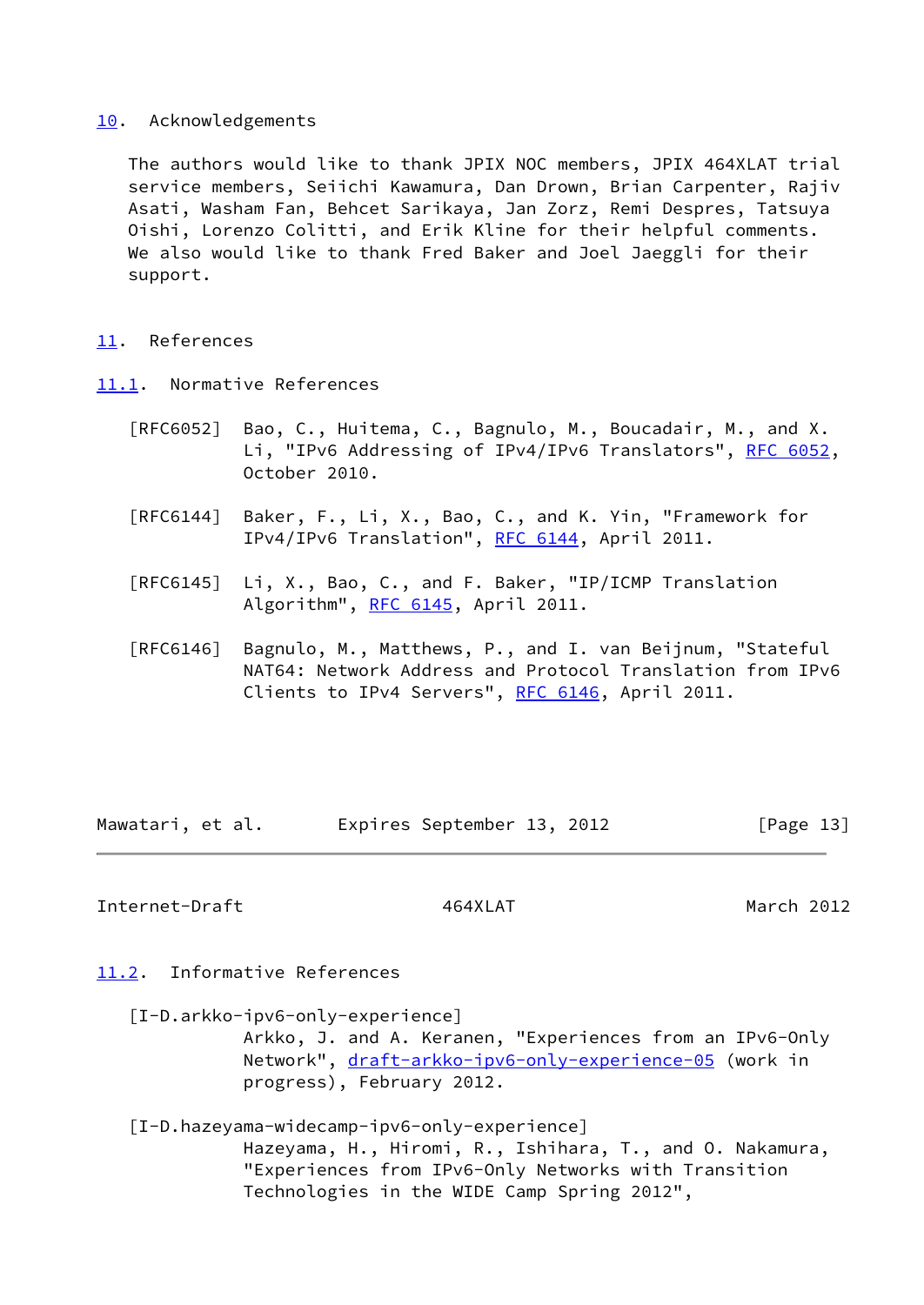[draft-hazeyama-widecamp-ipv6-only-experience-01](https://datatracker.ietf.org/doc/pdf/draft-hazeyama-widecamp-ipv6-only-experience-01) (work in progress), March 2012.

- <span id="page-15-2"></span> [I-D.ietf-behave-nat64-discovery-heuristic] Savolainen, T., Korhonen, J., and D. Wing, "Discovery of IPv6 Prefix Used for IPv6 Address Synthesis", [draft-ietf-behave-nat64-discovery-heuristic-06](https://datatracker.ietf.org/doc/pdf/draft-ietf-behave-nat64-discovery-heuristic-06) (work in progress), March 2012.
- <span id="page-15-1"></span> [I-D.mdt-softwire-mapping-address-and-port] Bao, C., Troan, O., Matsushima, S., Murakami, T., and X. Li, "Mapping of Address and Port (MAP)", [draft-mdt-softwire-mapping-address-and-port-03](https://datatracker.ietf.org/doc/pdf/draft-mdt-softwire-mapping-address-and-port-03) (work in progress), January 2012.
- [RFC1918] Rekhter, Y., Moskowitz, R., Karrenberg, D., Groot, G., and E. Lear, "Address Allocation for Private Internets", [BCP 5,](https://datatracker.ietf.org/doc/pdf/bcp5) [RFC 1918](https://datatracker.ietf.org/doc/pdf/rfc1918), February 1996.
- [RFC3123] Koch, P., "A DNS RR Type for Lists of Address Prefixes (APL RR)", [RFC 3123](https://datatracker.ietf.org/doc/pdf/rfc3123), June 2001.
- [RFC6092] Woodyatt, J., "Recommended Simple Security Capabilities in Customer Premises Equipment (CPE) for Providing Residential IPv6 Internet Service", [RFC 6092,](https://datatracker.ietf.org/doc/pdf/rfc6092) January 2011.
- [RFC6147] Bagnulo, M., Sullivan, A., Matthews, P., and I. van Beijnum, "DNS64: DNS Extensions for Network Address Translation from IPv6 Clients to IPv4 Servers", [RFC 6147,](https://datatracker.ietf.org/doc/pdf/rfc6147) April 2011.
- [RFC6333] Durand, A., Droms, R., Woodyatt, J., and Y. Lee, "Dual- Stack Lite Broadband Deployments Following IPv4 Exhaustion", [RFC 6333](https://datatracker.ietf.org/doc/pdf/rfc6333), August 2011.
- [RFC6459] Korhonen, J., Soininen, J., Patil, B., Savolainen, T., Bajko, G., and K. Iisakkila, "IPv6 in 3rd Generation

Mawatari, et al. Expires September 13, 2012 [Page 14]

<span id="page-15-0"></span>Internet-Draft 464XLAT March 2012

 Partnership Project (3GPP) Evolved Packet System (EPS)", [RFC 6459,](https://datatracker.ietf.org/doc/pdf/rfc6459) January 2012.